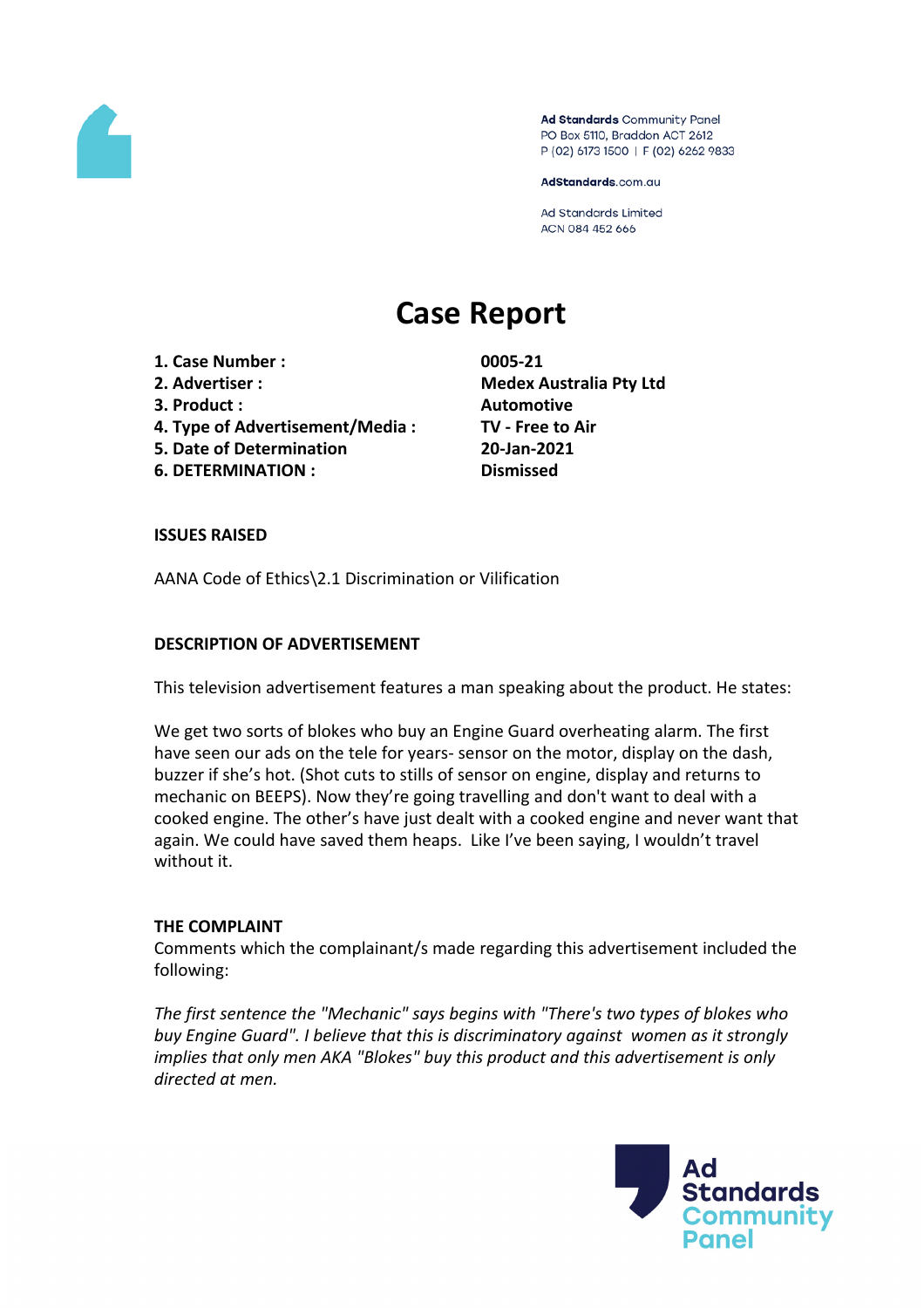

#### **THE ADVERTISER'S RESPONSE**

Comments which the advertiser made in response to the complainant/s regarding this advertisement include the following:

*I am responding to the above case which has been brought against my company, of which I am the sole Director. I would like to begin by stating that my company is a small family owned and operated business. It employs myself, my partner and my 18 year-old son. This is NOT a large business and consequently I do not have an 'on-staff' legal adviser to prepare this response. However, I will endeavor to address the complaint to the best of my ability. I also do not use an advertising agency or buyer. My TV campaigns are handled entirely by me, and I wrote the script to the TV commercial in question.*

*I have supplied a copy of the commercial, script and CAD approval as requested.*

*I would like to begin by stating that this is quite possibly the most inopportune time to be required to attend to this matter. It is immediately following the New Year Holiday and so we are operating with limited staff. I have personally worked the past 11 days straight with average days spanning 12+ hours. The entirety of my Christmas break was 2 days. The complaint and requirement for a response therefore adds a significant burden to an already challenging situation. And this is following 2020 where COVID has laid waste to businesses across this country. I have faced a daily struggle to keep this business operating and viable.* 

*I am not expecting sympathy, nor do I deserve any, but to be completely honest, I have considered simply letting the Community Panel adjudicate without any defense/response on my behalf. This would have almost certainly guaranteed an adverse outcome, but it may have allowed me a few extra hours to run my business. By that, I mean manually solder together products, drill holes in enclosures or process orders- all of which (and a thousand other tasks) fill my days to capacity. I am happy to provide access to our workshop should the Community Panel like to put the matter in some context.*

*But in the limited time that I have been allowed to prepare a response, I have found the time and energy. Why? Because I simply cannot afford to pay for a new advert to be made. I would be forced to pay to make even a small amendment. The original producer would need to complete the work. Most likely the actor (Jim Gosden) would need to be employed again and I would have to pay to rent the space again. Then, in addition, there would be a repeat of the CAD approval cost plus a re-upload charge to SBS. I ran the first advertisement for over 5 years as it took that long to accumulate the funds to make a new version.*

*I simply do not have the funds to complete the above should amendments be required, so my only other option is to cancel the advertising. Which is GUARANTEED to cause a reduction in sales that may force me to close the business. It might not, but I have a*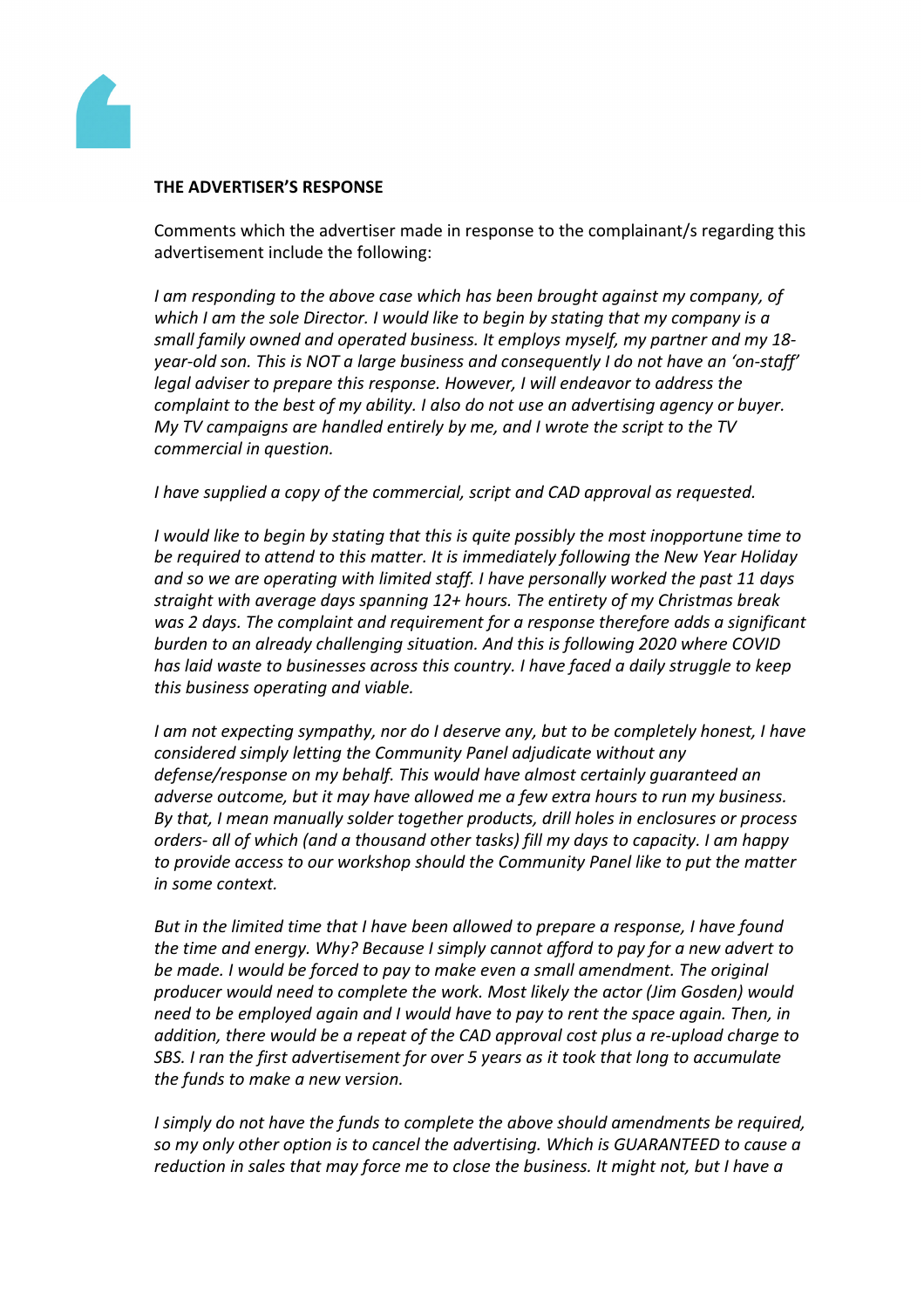

family who rely on me. So I have no choice but to try to prove that the complaint is not *warranted.*

*Here is my response to the best of my ability. I am available at any time should the Community Panel require further information or clarification:*

*• As I understand it, the complaint relates directly to the word use of the word BLOKE as it has been considered discriminatory by the complainant. I have read the relevant section of the AANA Code of Ethics (see below) as advised by Ad Standards. I have included it for reference purposes:*

*2.1 Advertising or Marketing Communication shall not portray people or depict material in a way which discriminates against or vilifies a person or section of the community on account of race, ethnicity, nationality, gender, age, sexual preference, religion, disability, mental illness or political belief.*

*The above clearly aims to prevent harm (in the form of discrimination or vilification) and I totally support this aim. The complaint alleges (as I understand it) that harm is being caused by the use of the word BLOKE as it implies that no female would (or perhaps could) purchase the product.* 

*I strongly disagree. In context, the word BLOKE is being used referentially. It REFERS to specific cases as recalled in the memory of the actor portraying a mechanic. He REFERS to specific customers who have bought the product. At no time does he infer or state that the product cannot be or should not be purchased by females. And at no time does he mention any class exclusions (such as females) to imply that such exclusions should or do exist. Equally he does not state or infer any class inclusions- he does not say man, male or equivalent. To that end, it fails meet the definition of harm by discrimination on the basis of gender.*

*It could be argued that for the advertisement to breach the of intent of Section 2.1, the term BLOKE would need to be used in such a way as to actively discriminate in some way. From my understanding of Section 2.1, if the script referred to the product as MADE FOR BLOKES then there would an attempt to appeal to a class of buyers. It could be perceived as an attempt to dissuade another class (females) which would possibly be considered a form of discrimination.*

*If the complainant had tried to purchase the product online there are no barriers or impediments that are gendered. No proof of gender is required. I happily accept sales order from all genders over the phone. I make no change to my product description or customer support for different genders. No TV advertising targeting on SBS excludes women.*

*If the complaint was to be upheld as discrimination on the basis of gender, then it could be argued that the advertisement also discriminates against others who fail to be mentioned in the advert such as: a person or section of the community (on account) of race, ethnicity, nationality, age, sexual preference, religion, disability, mental illness*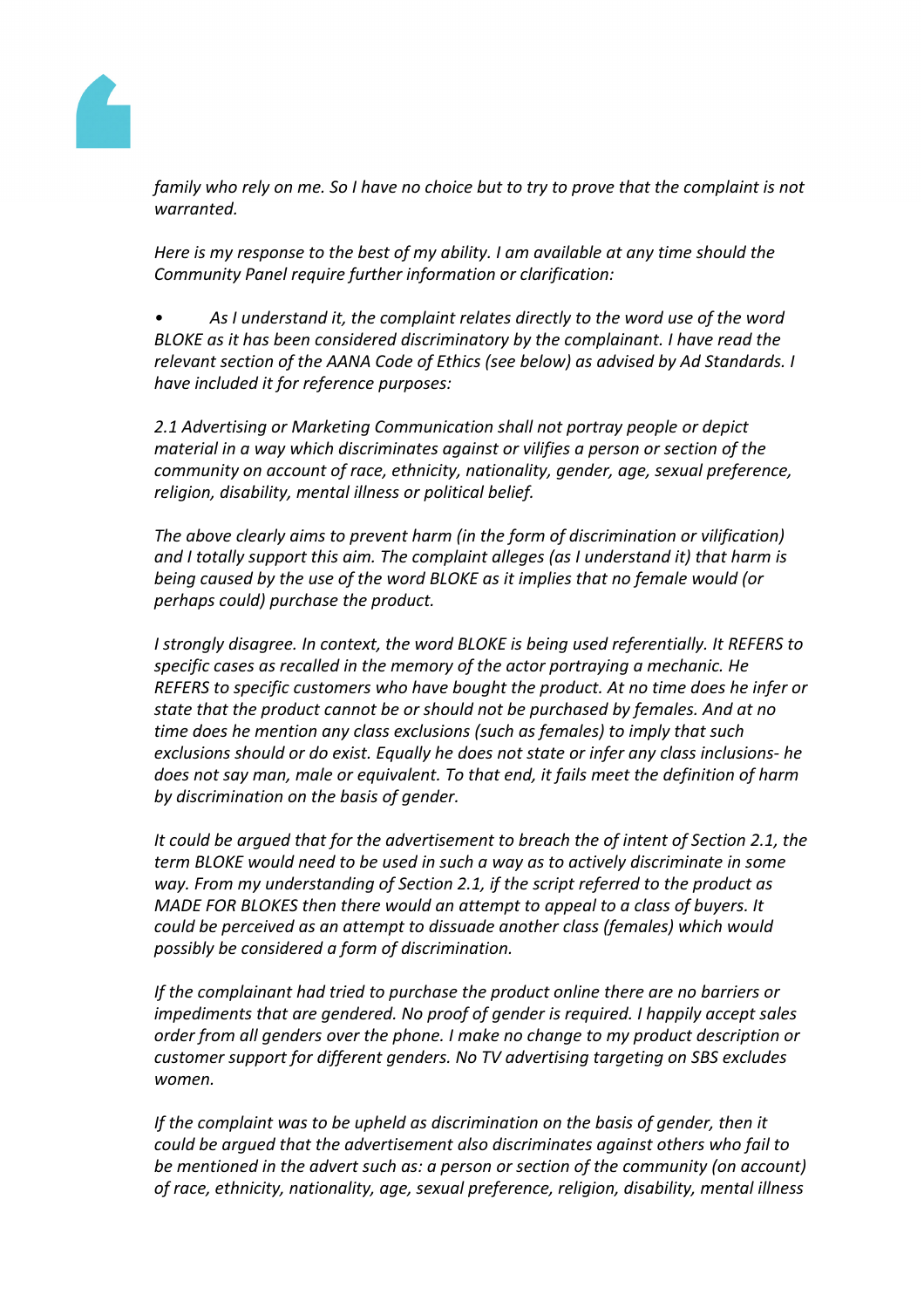

*or political belief. The advert makes no mention of these classes, categories or groups either. But as the owner of the business, rest assured I would like all classes, groups and categories of people to buy an Engine Guard.*

*So for the script to be inherently discriminatory as it is claimed, a direct gendered reference must have been made. And the complainant has identified the word BLOKE is gendered. Therefore, the harm in the form of discrimination results directly from this. If the reference to the specific customers were amended to something genderless it would (at least in theory) cease to cause harm. For example, if the script was amended to the words PEOPLE or CUSTOMERS then harm in the form of gender discrimination would be impossible to argue.*

*So to this point, the entire basis for the complaint turns on whether BLOKE is gendered. If a BLOKE can be female then it becomes harder to argue a case for discrimination.*

*I refer to the following quote from Wikipedia:*

*"The word "bloke" does not always mean exclusively male."*

*(ref: https://en.wikipedia.org/wiki/Bloke )*

*This may not be the most authoritative source but I would note that the Australian Concise Oxford Dictionary concurs. The context is an issue (and language is historically fluid) but I strongly believe that females can be referred to as BLOKES. I completely respect the fact that this may be not the norm, but when my 21-year-old daughter was told about the complaint she commented that there is no finer complement amongst her group than to be described as a GOOD BLOKE. She is studying undergraduate law with a minor in gender studies amongst other subjects, so I do not doubt her contemporary knowledge in such matters.*

*Further, if overt gender discrimination has resulted in harm to a class of people as defined in Section 2.1, there would be ample, significant or even some evidence. It could be argued that there is a complaint, so harm has already occurred and this is sufficient evidence. However, the "harm" being alleged is that the term BLOKE has prevented females from buying the product or wanting to buy the product. The numbers do not bear this out. The advert began airing mid last year (2020). Since that point in time the proportion of buyers (and site visitors) has not changed in gender balance from the pre-advert numbers.*

*I feel terribly sorry and apologetic that a complaint has been made. I would like to pass on my sincere apologize to the complainant that she feels as she does about the use of the word BLOKE. I will continue to respect and adhere to the Australian advertising. But in making any judgements I hope that the Community Panel might take into account the certain but totally avoidable harm that will be done to a small Australian manufacturing business if the decision goes in favor of the complainant.*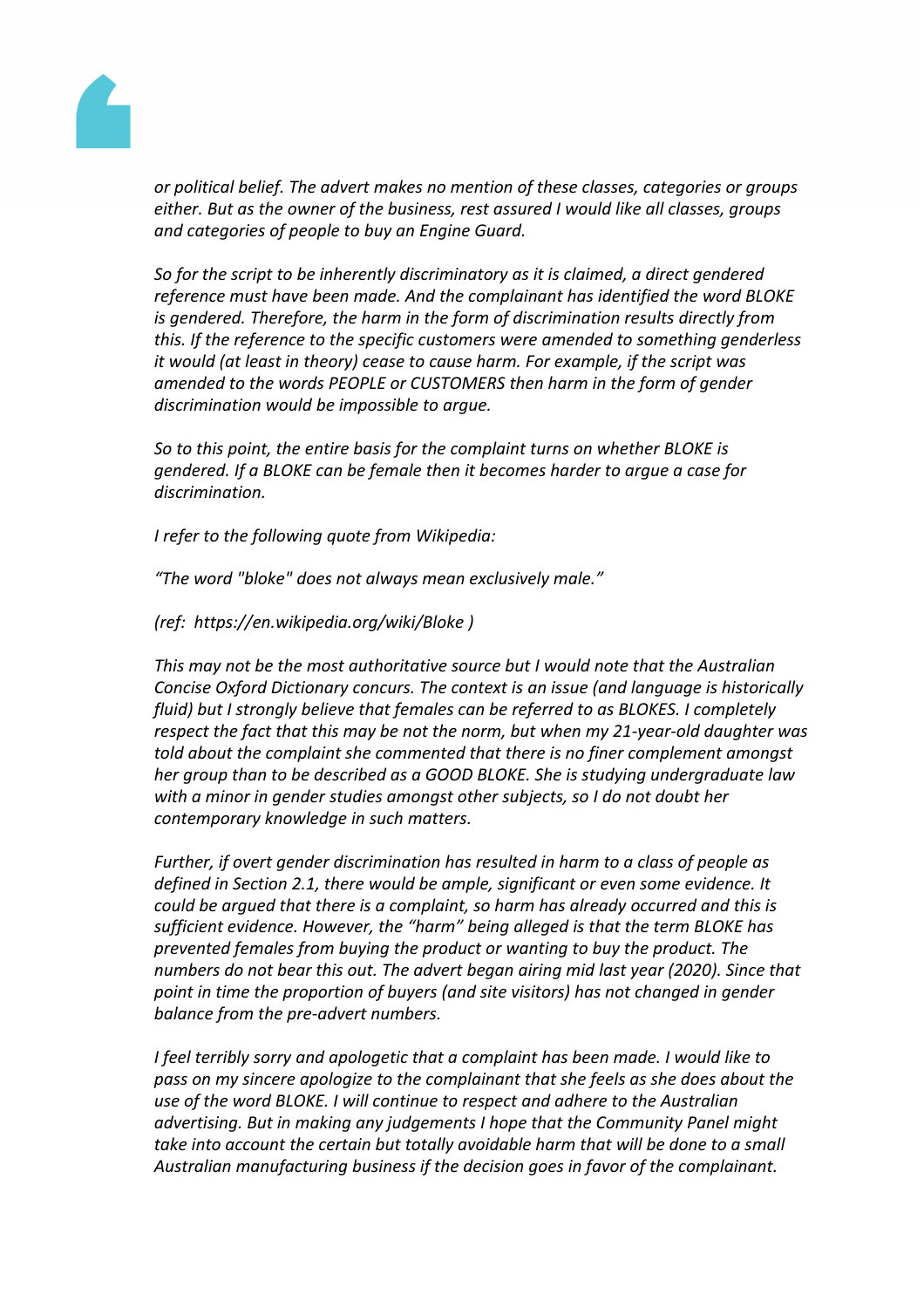

*I look forward to your favorable consideration.*

# **THE DETERMINATION**

The Ad Standards Community Panel (the Panel) considered whether this advertisement breaches Section 2 of the AANA Code of Ethics (the Code).

The Panel noted the complainant's concern that the advertisement is discriminatory towards women by suggesting that only men buy the advertised product and the advertisement is only directed towards men.

The Panel viewed the advertisement and noted the advertiser's response.

**Section 2.1: Advertising or Marketing Communication shall not portray people or depict material in a way which discriminates against or vilifies a person or section of the community on account of race, ethnicity, nationality, gender, age, sexual preference, religion, disability, mental illness or political belief.**

The Panel noted the AANA Practice Note which provides guidance on the meaning of:

- Discrimination unfair or less favourable treatment
- Vilification humiliates, intimidates, incites hatred, contempt or ridicule
- Gender male, female or trans-gender characteristics.

The Panel also noted that the Practice Note provides further guidance around the use of gender stereotypes:

*Stereotypes may be used to simplify the process of communication in relation to both the product offered and the intended consumer. As such, advertisements may feature people undertaking gender-stereotypical roles e.g. a woman cleaning the house or a man doing DIY, or displaying gender-stereotypical characteristics e.g. a man being assertive or a woman being sensitive to others' needs, but they should take care to avoid suggesting that stereotypical roles or characteristics are:*

- *always associated with that gender;*
- *the only options available to that gender; or*
- *never carried out or displayed by another gender.*

*as this may amount to discrimination on the basis of gender.*

# **Does the advertisement portray material in a way which discriminates against or vilifies a person on account of gender?**

The Panel noted that the man in the advertisement states that "there are two sorts of blokes who buy an Engine Guard overheating alarm".

The Panel noted that there is no reference to women in the advertisement, and women do not appear in the advertisement. The Panel considered that advertisements featuring only one gender are not necessarily discriminatory towards another gender, unless there is language or imagery referring to the omitted gender.